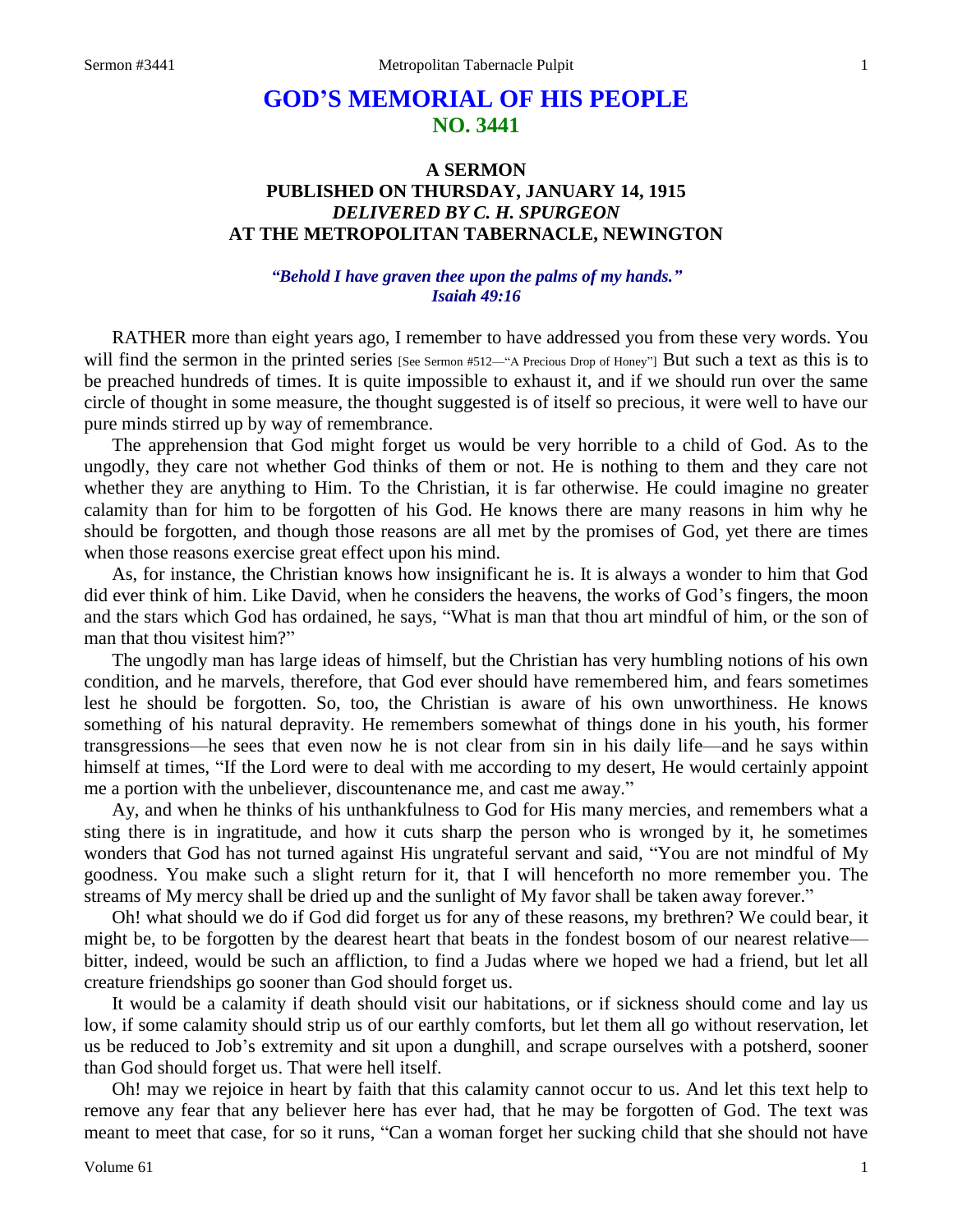compassion upon the son of her womb? Yea, they may forget, yet will I not forget thee." And here is the reason given, "I have graven thee upon the palms of my hands."

We come, therefore, brethren, by the help of God's Spirit, to consider *this divine memorial—*"I have graven thee on the palms of my hands." Then very briefly let us trace out *the result of this memorial of God.* And let us close with *a personal reflection upon the object of this divine remembrance—*"I have graven THEE upon the palms of my hands."

## **I.** THE DIVINE MEMORIAL.

We have here a metaphorical speech to set forth the impossibility of God's forgetting us. "I have graven thee upon the palms of my hands." I will give a catchword to each particular explanation of this metaphor. *The first word is present*. When we have a thing fresh in our minds and we need to make others know that we have it close to our memory, we say we have it at our fingertips.

I say to such an one, "I shall not forget you. I constantly recollect you. Your name, your business, and your circumstances are at my fingertips." Everyone understands what is meant by the expression. It is a present memorial, but the figure of speech here used is more beautiful than that. "I have you as near to Me as if I had you always in the palms of my hands." That by which I remember you is most near to Me.

A dear friend told me that when travelling in the East, he frequently saw persons who had the portraits of their friends printed on the palms of their hands. I said to him, "But did not they wear out?" Yes, sometimes," he said, "but very frequently they were tattooed, marked right into the hand, and then, as long as the hand was there, there was the image of the friend, roughly drawn, of course." Oriental art is not very perfect, but there it was, drawn on the palms of the hands, so that it could be always seen.

A person had never to say, "Run and fetch the portrait. Run and bring me the memorial"—he always had it present with him. So the Lord Jesus always has His people present with him at all times. He is the Head, they are the members. The members are never far off from the Head. He is the Shepherd, they are the sheep—and the careful shepherd, in time of danger, is never far from his sheep. Christ is not far from any of His people and therefore, His recollections of them are not difficult to be maintained. He keeps the memorial of them in His hands—present with Him. There is no fear, therefore, that He will forget them.

The next thought that arises from the metaphor may be remembered by the catchword of *permanent*. As I have already said, the impression made upon the hands, as intended in this figure, was permanent so long as the person lived, there it was. You engrave your friend's name upon a sapphire and you may lose it. You may write it upon a rock and the rock may crumble. You may get to yourself the most precious and lasting form of matter, and stamp the impression of your friend upon it, and by and by it may molder away.

But when Christ says that He writes His people's names upon His hands, unless He Himself can perish, their memorial must abide. As long as Jesus lives, He must bear with Him the memories of His people. It is inconceivable that Christ should be without a hand—and what is deeply graven deep on those palms, never to be erased, must abide near to Him forever and forever.

Oh! think, Christian, you are never forgotten of God! Never in your darkest night of sorrow, never in your most wayward moment of personal doubt and wandering, never forgotten, and you never shall be. If you live to the decrepitude of old age, He will bear and carry you. If you lie long upon a lonely pallet, where few shall observe your suffering, He will not forget you.

If you are drifted to some remote part of the world, far from all you love, He will be just as near. Time shall roll on and come to its close, but Christ will not forget you then, and in the eternity that comes amidst the burning of the world and the judging of mankind, the graving on His hand shall be as permanent as ever, and you shall still be remembered of the Lord who loved you or ever the earth was.

Present and permanent, then, is the memorial which Christ cherishes of His people. We have lately seen an unusual number of rainbows and I must confess that nothing gives me greater joy than to see the rainbow. It is the memorial of the covenant. I like to look upon it. But there is something more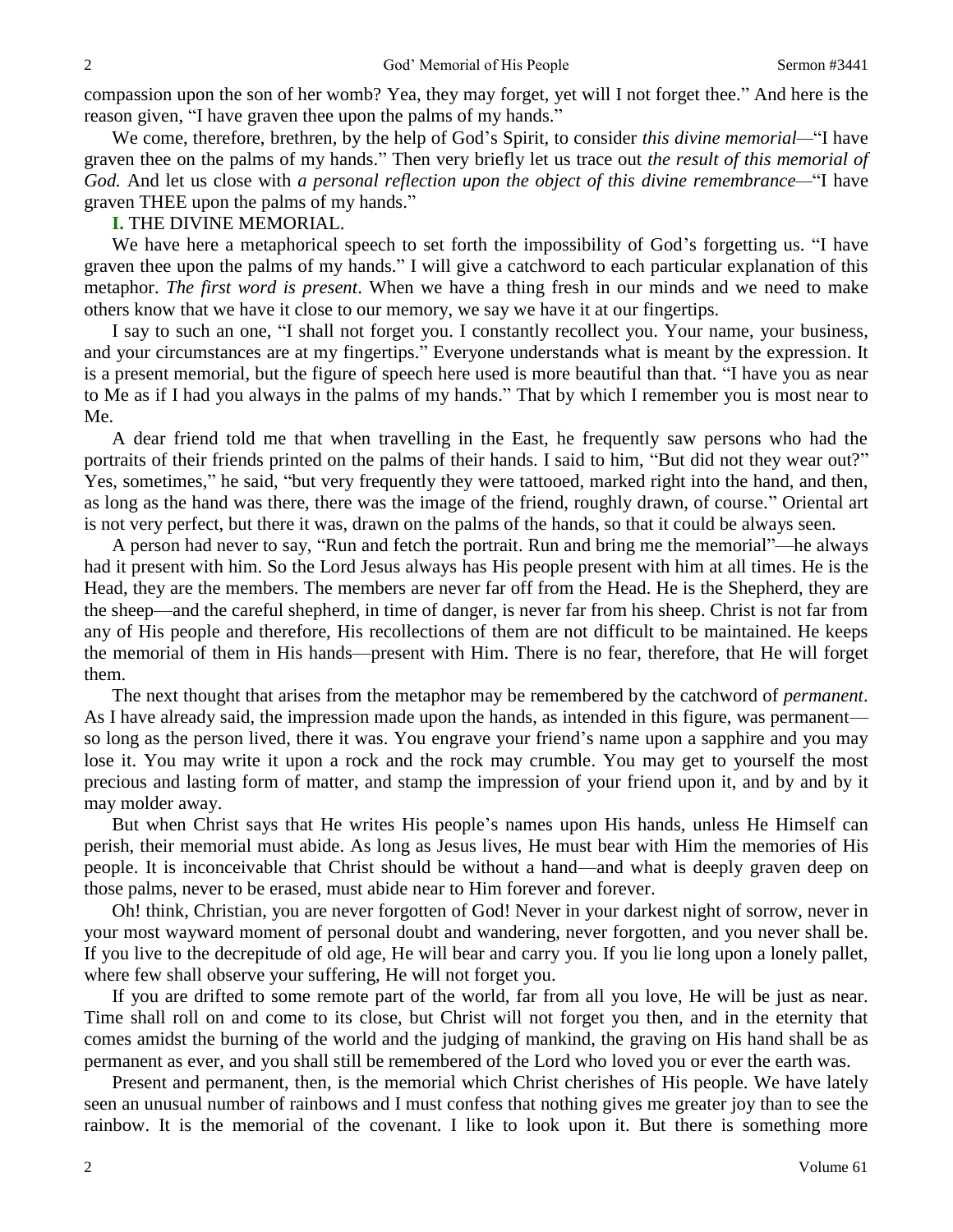cherishing to me than looking on it myself—it is the thought of that text where God "saith the bow shall be in the cloud, and I will look upon it that I may remember the everlasting covenant."

It comforts me that I can look on the sign of God's faithfulness, but it comforts me much more that God looks at it—that His eye is on it. Had I been an Israelite, I think it would have given me much pleasure to see the blood sprinkled on the lintel and the two side posts of my house. I should have known I was secure. But there is something better than that. You remember the text, "When I see the blood, I will pass over you." It is God's sight of the blood that saved you.

So here it is Christ that looks at the palms of His own hands—that sees the memorial—looks there always, and has not to look far, for His hands are not far removed from Himself—they are part of Himself. It is on Himself He bears the memory—the permanent memory of all whom He has bought with blood. Therefore, be you comforted and think not that you are overlooked.

The third word shall be *personal*—present, perpetual, and personal. "I have graven thee not in the book of record, but I have graven thee upon Myself, upon the palms of My hands." It means this—I will put it in one short, compact sentence—that Christ could as soon forget Himself us He could forget His people. He has stamped them into Himself.

Yea, more—He has taken them into such vital, indelible union with His own person, that to forget one soul that He has bought with blood would be to forget Himself. The mother does not forget her child because there is an intimate connection between them. The head cannot forget the members because there is a still more intimate connection there. My finger does not need to tell my head that it suffers, and when a limb is full of pain and agony, it does not need to send express messengers up to the brain to say to the head, "Think of me, for I am full of grief."

No, the head feels that the limb is a part of itself, knit to itself. And Christ has a personal interest and a personal union with all His people. Oh! precious thought! You are dearer to Christ than any treasure could be to Him, because you are of His flesh and of His bones. This is the reason—this is one reason that is given in Scripture—for conjugal love, because the woman was taken out of the man, and she is bone of his bone and flesh of his flesh—and when our blessed Second Adam fell asleep in death, God took His church out of His side, and the church is bone of Christ's bone and flesh of His flesh. He cannot forget her. He looks upon her with a love that never can change and never can be indifferent.

The next word I shall give you after this one of personal is *painful*. "I have graven thee on the palms of my hands." I may be permitted to illustrate this by our Savior's hands. What are these wounds in Your hands, these sacred *stigmata*, these ensigns of suffering? The engraver's tool was the nail, backed by the hammer. He must be fastened to the cross, that His people might be truly graven on the palms of His hands.

There is much consolation here. We know that what a man has won with great pain, he will keep with great tenacity. Old Jacob valued much that portion which he took out of the hand of the Amorite with the sword and with the bow, and so truly does Christ value that which He has conquered at great expense. Child of God, you cost Christ too much for Him to forget you. He recollects every pang He suffered in Gethsemane, and every groan that He uttered for you upon the cross. The graving upon His hands brings to His recollection the redemption price which He paid down that you might be set free. Oh! what better ground can you have for believing that Christ remembers you than this—that He loved you and gave Himself for you? Treasure up that thought.

The other word is *practical*. "I have graven thee upon the palms of my hands." As much as if God would say, "I can do nothing without remembering My people." If He creates the world, it is with the hand that has His people graven on it. If He puts forth His hand to uphold all things, that upholding hand upholds His saints. With His left hand He smites the wicked. But He cannot smite His people, for He sees them in the palm of that very hand.

All that God does has an eye to His people. When He divided the nations, He divided them according to the number of the children of Israel. The world stands for their sake—'tis but a stage for the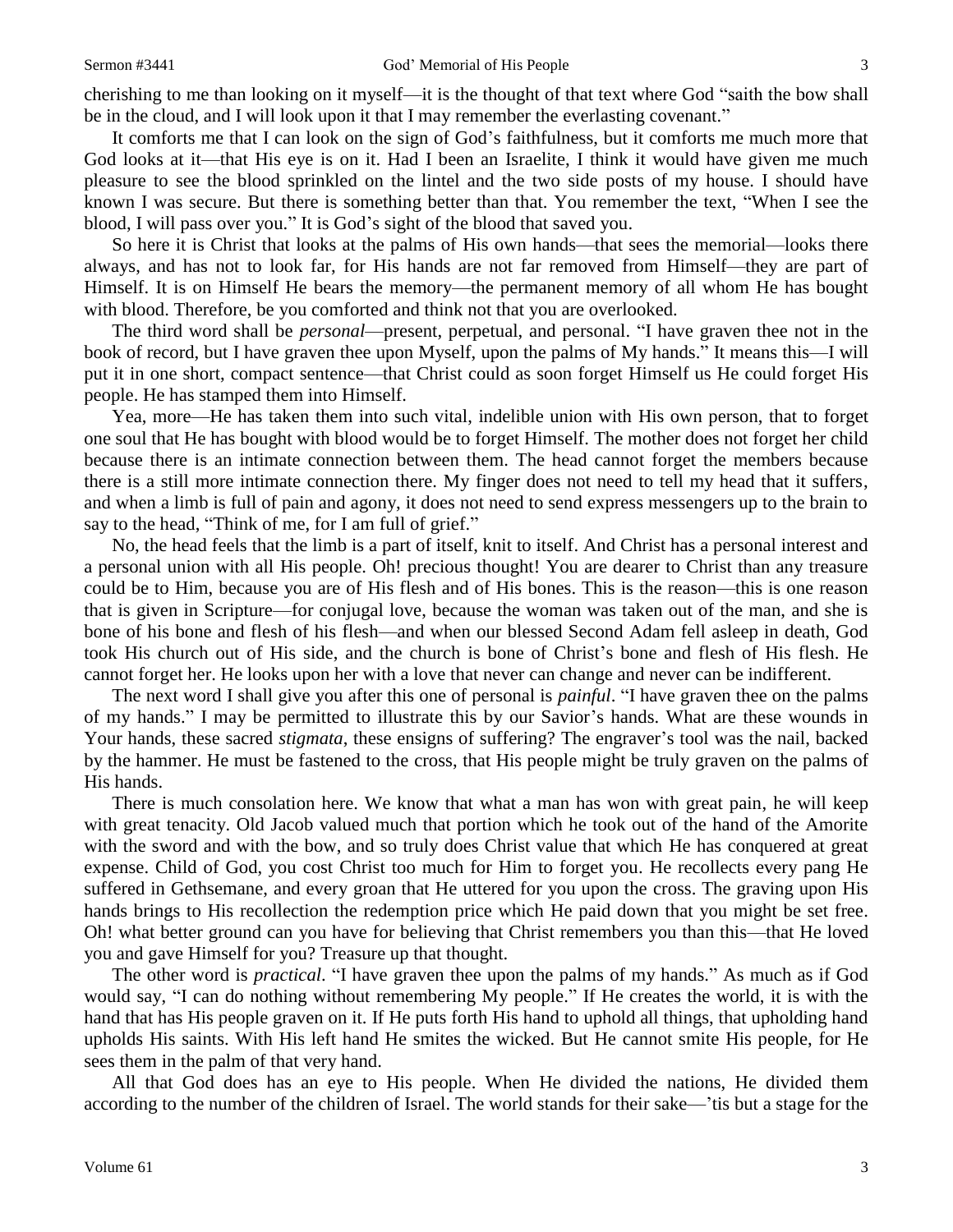display of His grace to them. And when the number of His elect is accomplished, He will take it all down and put it away.

O child of God, the Lord has given you the richest consolation when He tells you He can do nothing without remembering you, for on the hand with which He works He has stamped your name. Note before I leave this, that it does not say, "I have graven thee on the palm of my hand," but "on the palms of my hands," as if there was a double memorial before the Lord forever. With His right hand He blesses, and His people have a share in that. With His left hand He deals out vengeance, but He sees His people there, and gives no vengeance to them.

"His left hand," the hand of His angry power, "is under my head," says the spouse, "and His right hand, the hand of His beneficent love, does embrace me." A left-handed or a right-handed God, He altogether loves us, and remembers us on the right hand and on the left. By both His hands, by all His power, He pledges Himself never to forget one of His saints.

Oh! this is a rich text and we trust we shall so handle it as to bring out the juice from the luscious sentences, throw it in the winepress, and tread it again and again with active feet, and it shall always yield fresh sweetness, and give forth yet more and more luscious draughts to slake your thirst, if you know but how to use it. Dear, abiding, precious memorial of our crucified Lord, you do charm away our fears. He never can forget us.

And now, briefly, not for lack of matter, but for want of time—

**II.** WHAT WILL BE THE RESULT OF OUR BEING THUS DAILY REMEMBERED?

Children of God, God remembers you *to make you joyful*. How runs the text? "Sing, O heavens, and be joyful, O earth." The Lord, who thinks of you, will give you heydays and holidays sometimes. You shall not always be in the dark.

Do you recollect how John Bunyan describes it, that after Giant Despair's head had been cut off, Mr. Ready-to-Halt, and Miss Much-Afraid, and Miss Despondency, all of them had a feast, and they had a dance, too, and Mr. Ready-to-Halt leaped on his crutches. The very weakest and most limping among God's saints sometimes have their seasons of joys and rejoicing, and so shall you.

You daughters of depression, you sons of sorrow, God has graven thee upon the palms of His hands. You have had your evenings, you shall have your mornings—you have had your droughts, you shall have your floods. If God remembers us, we may rest assured that *He will provide for all our needs*. If the shepherd remembers the sheep, the sheep shall not starve. If the husbandman remembers the plant, it will be cared for.

God, who is the great husbandman, remembering the plants of His garden, says, "I will water them every moment." If the mother remembers her babe, it is to give it all it wants and lull its griefs to rest. God will give us all we need. Sons of want, you who feel your need, be of good comfort—you are graven on the palms of JEHOVAH's hands.

We shall not want any good thing if He remembers us, so let us reflect that *we shall get chastened some time*. A child forgotten of its parent, never feels the rod. I have been comforted sometimes when I have been smarting, to think I was not quite cast off. The goldsmith will not put a common stone into the furnace—he sets some value on that which he spends his coals upon.

If the Lord afflicts you, O heir of heaven, He has not cast you away, be sure of that. The refining that you are undergoing proves that He sets a price upon you. He has taken trouble and care with you. By the furnace, maybe, He will deliver you from your dross and your sin. Oh! to be remembered, even if it is with a blow, is better than to be forgotten and to be left to riot in this world's pleasures.

Let me be, my God, only able to know I am Yours by Your rod, sooner than have to live in doubt and fear as to whether I am Yours or not. If God thus remembers us, and we get chastened, we may also know that *we* shall have consolation in chastening and be delivered in due time out of the trial. If you are graven on the palms of God's hands, though you should have to lie long and pine on that couch of suffering, He will not forget you.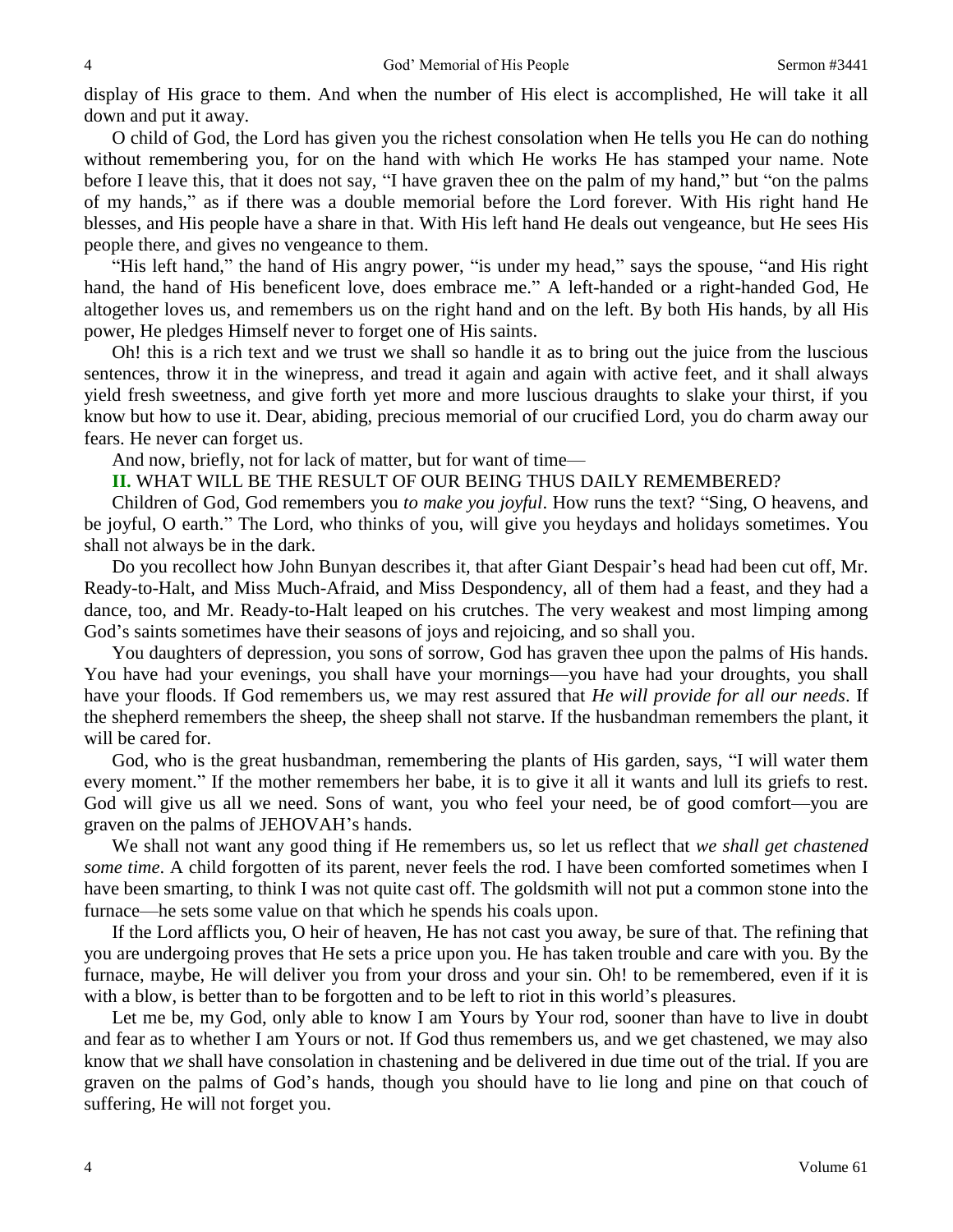#### Sermon #3441 God' Memorial of His People 5

Oh! my dear young friends, whose pale faces often grieve me when I see you sad, let us look up to God for comfort. Though you are marked for death, He does not forget you. He will cheer those days of growing weakness, and as you get nearer to the grave, you will also get nearer to heaven. Many a poor woman lying in a lone cottage, or dying in a workhouse, has had more joy than some of the princes of earth in all their wealth and pride. Christ never leaves those who are His in the world, but to them He reveals Himself more sweetly than to others.

I would like to say to every child of God here, because God remembers you, *all that you lose between here and heaven will He be sure to give you*. All you ask for that is right, you shall have, and a great deal you never thought of asking for. You shall have as much sweet and as much bitter. You shall have as much of everything that is good for you, as shall be best, and afterwards you shall have the fullness, you shall have the glory, for, being graven on the palms of God's hands, He will not forget to bring you home to the place where He is and to appoint you a mansion among His chosen.

I wish I could speak more at large on this, but we have hurried over it. Only take it home—chew the cud upon this. It is worth it. Here are subjects for meditation that any thoughtful mind may bring out. If God remembers me, it is all I want. You know that verse we sometimes sing that ends, "This my Father knows; this my Father knows." Oh! yes, your wants, He sees them all. Your heavenly Father knows that you have need of these things. There is nothing more required to comfort your hearts. If He knows it is good for you, you shall have it.

And now to close. Who is it that is—

#### **III.** THE OBJECT OF THIS REMEMBRANCE?

"I have graven thee upon the palms of my hands." "Thee"—pass it round. Let each one before God, as though he saw Christ upon the judgment throne, ask himself, "Am I graven upon the palms of Jesus' hands—am *I*?" It is nothing that His whole church is there—His Zion. He is immediately thinking of His truly blood-bought, regenerate people—there they are—all there.

He has in His eyes the circumstances as He has on His hands the names of many that are greatly afflicted. Notice the connection of the text—*it is to* the afflicted that He is there speaking. He says, "The LORD will have mercy on his afflicted"—and He says that their names are on His hand. Don't say, then, that you are not the Lord's because you are afflicted. Because you are low in circumstances, or sick in body, don't conclude, therefore, that you are not in Christ, but rather pray more earnestly than ever that these trials may be greatly sanctified to you.

Nor, beloved, don't conclude that you are not Christ's because you feel you are sinful. Observe how the connection runs, "He will have *mercy* on his afflicted." Now mercy is *for sinners*. I may be a sinner, but yet graven on the hands of Christ, for, indeed, all whose names are written there are by nature guilty, but they have obtained mercy. The greatness of my past guilt does not prove that I have no interest in Christ. If I have faith in Him, if I come and put my trust in Him, then is my name written on the palms of His hands.

But is it so, dear reader? Is it so? Have you trusted Christ or not? Answer you, I say again, as though Christ were here upon the throne of His judgment. Answer now. Do you rest your soul alone on Jesus Christ? If you do, all that is implied in having yourself imprinted upon the hands of Christ is yours. Take it—enjoy it—be glad. What consolation should this Scripture itself afford! But if you have not believed, touch not these sweet things, but rather say, "Lord, help me to believe tonight." To believe is but to trust—to rest yourself upon Christ. Watts calls it falling:

#### *"A guilty, weak, and helpless worm, On Thy kind hands I fall."*

Here I am leaning on this rail. If this that I lean upon, fails me, down I must go. I have no other support. Lean just like this on Christ. You have seen a fainting person at last throw himself back on another. Do that to Christ—faint away into Christ. Relax all your own power—let it all go. That sham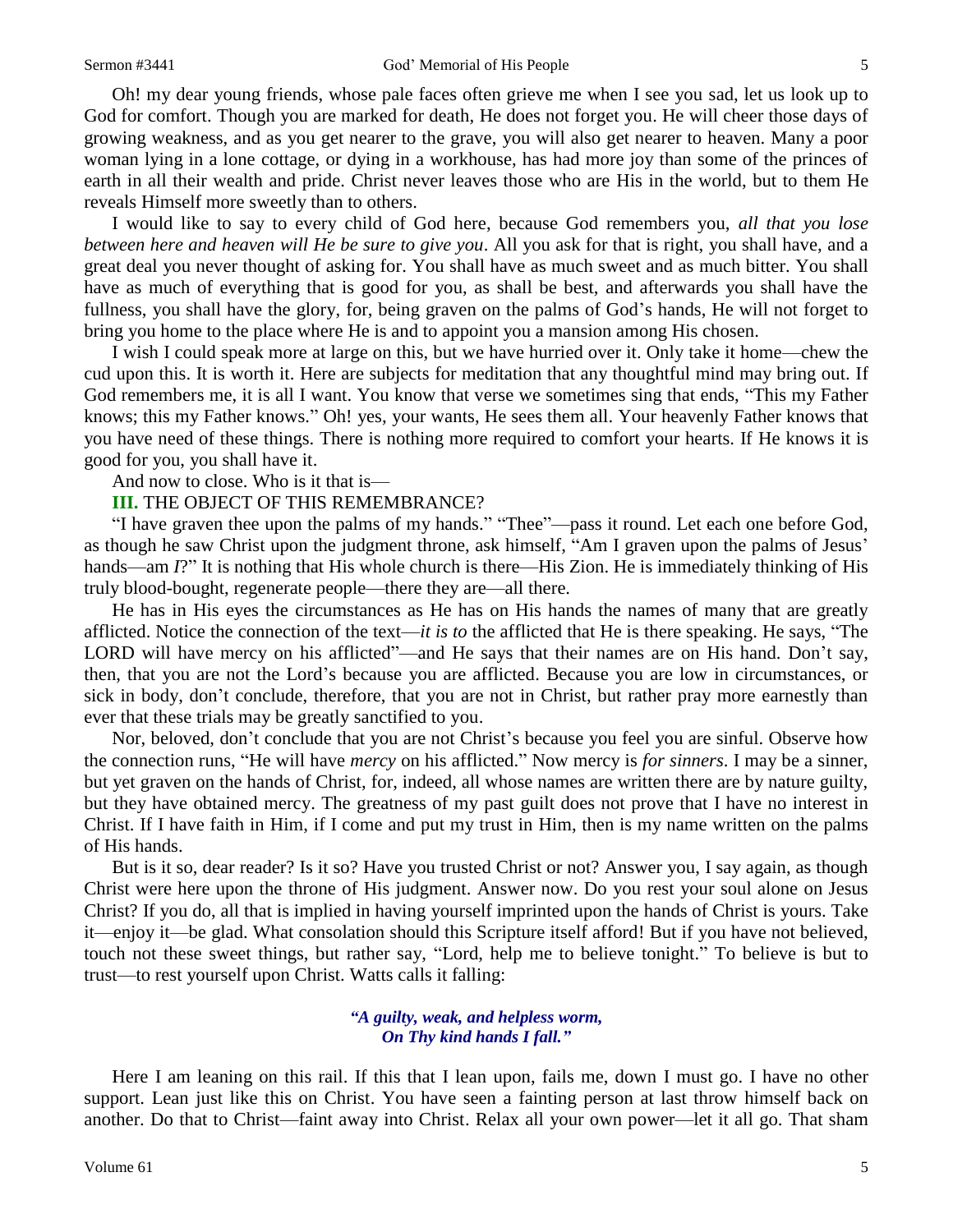power you think you have, and that merit you think you have, and all the hopes you ever had—let them all go and now drop into Christ's arms.

I have heard it said that if a man would only lie still when he falls into the water—lie on his back he would float, but the tendency is to struggle. Don't struggle, sinner, after righteousness in your own strength—fall back and rest on the infinite love of God in Christ Jesus. 'Tis all you have to do—to leave off doing and let Christ do everything. And when Christ has done that everything, then you shall begin doing again on quite another principle—not with a view to merit, but out of gratitude to Him who saved you.

I do pray that some may be saved tonight in this house. Before they go down yonder steps, may some of you look to Jesus. There is life in a look. I cannot help bringing out these simple truths often and often, but they are constantly forgotten. Those that were bitten by the serpent in the wilderness had not anything to say, had not anything to feel, had not anything to think of—all they had to do was just to look to the serpent lifted on the pole. And you have nothing to do, or feel, or be, in and of yourself—all you have to do is to look straight away to Christ.

There is not any good thing in you. Know that to begin with. You say, "But I am bad." I know you are—you are ten thousand times worse than you think you are. You are, bad as you may conceive yourself to be—worse than that by fifty thousand times, but your goodness is in Jesus, your hope is in Jesus.

Look straight away now to those dear wounds of Jesus. Look straight to Him. And if you perish trusting in Christ, you will be the first sinner that ever perished there. It will be a novelty in hell, and the news will be spread on earth, and even in heaven, that there was a sinner that trusted Christ and then perished. Farewell to the Gospel, then. Put away the Bible. We have done with Christ Himself if that could be true.

But it never can be. "Him that cometh to me, I will in no wise cast out." Look, man. Look, woman. Look, child. Whoever you may be, there is life in a look at the Crucified One, there is life at this moment for you. Look, sinner. Look unto Him and be saved. Look unto Jesus, who died on the tree. May God bless you all for Christ's sake. Amen.

## **EXPOSITION BY C. H. SPURGEON**

### *ISAIAH 42:1-17; 43:18-25; ROMANS 10:1-19*

## *ISAIAH 42:1-17*

This book might well be called "the Gospel according to Isaiah," for it is full of evangelical truth.

**Verse 1.** *Behold my servant, whom I uphold: mine elect, in whom my soul delighteth: I have put my spirit upon him: he shall bring forth judgment to the Gentiles.* 

Of whom speaks the Prophet this, but of the Messiah—Jesus of Nazareth? He was upheld by the mighty power of God. He was the Lord's chosen. The Spirit of God rested upon Him and this day is this Scripture fulfilled in your ears, for He has brought forth righteousness to the Gentiles.

**2.** *He shall not cry, nor lift up, nor cause his voice to be heard in the street.* 

He shall be no clamorous seeker after applause. He shall not shout as those that seek for the mastery. Now the Savior was quiet, gentle, meek, humble. When He lifted up His voice, it was for God and for the sons of men—not for Himself. He was meek and lowly of heart.

**3.** *A bruised reed shall he not break, and the smoking flax shall he not quench: he shall bring forth judgment unto truth.* 

How exactly these words describe the Lord Jesus! He was so gentle that He did not break or break off the bruised reeds. We read that He did not answer the Scribes and Pharisees. They were so powerless—such bruised reeds in His esteem—such worthless, smoking flaxes—that He let them alone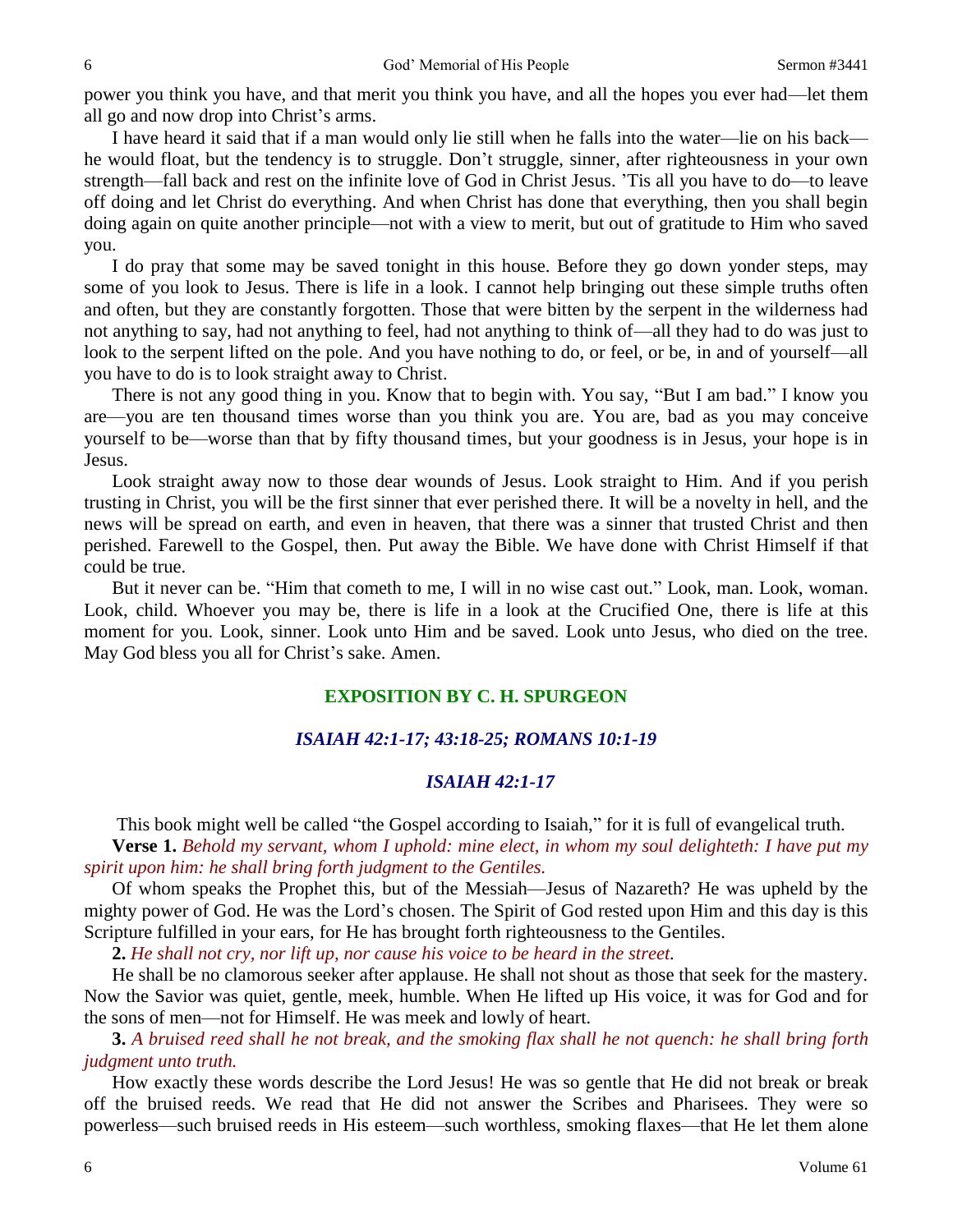until by and by He came to bring forth judgment unto victory. And now the weak, the feeble, the gentle, the poor in spirit, shall never find Christ to deal hardly with them. "The bruised reed he will not break: the smoking flax he will not quench."

**4.** *He shall not fail nor be discouraged, till he have set judgment in the earth and the isles shall wait for his law.* 

Oh, what a blessed thing it is that we have a Savior to trust to, who will not fail, and He is one who will never be discouraged. He will carry out the salvation of His people and never give it up as a hopeless case. Poor sinner, if He begins with you, He will not fail nor be discouraged—nor will He even with the whole earth. He will not take back His hand till surely all flesh shall see the glory of the Lord. He who has undertaken man's redemption is not feeble of spirit and easily baffled. He shall not fail or be discouraged.

**5-6.** *Thus saith God the Lord, he that created the heavens, and stretched them out; he that spread forth the earth, and that which cometh out of it; he that giveth breath unto the people upon it, and spirit to them that walk therein: I the Lord have called thee in righteousness, and will hold thine hand, and will keep thee, and give thee for a covenant of the people, for a light of the Gentiles;*

See what God has made His Son, Jesus Christ? If you want to get a part in the covenant of grace, you have only to lay hold on Christ, for Christ is given as a covenant to the people. He is the embodiment of the covenant—the sum and substance of it—the seal of it—the surety of it. He is, indeed, the covenant itself. And if you want light, you have only to get Christ. He is the light of the world and here we are told that God has given Him for a light to the Gentiles.

**7.** *To open the blind eyes, to bring out the prisoners from the prison, and them that sit in darkness out of the prison house.* 

Hear this, you melancholy ones, you that are desponding, you that cannot get out of the prison of bad habits, or shake off the chains of sin. Behold a liberator has come—one whose very business it is to open the fast closed cells of sin and set the captives of Satan free.

**8-9.** *I am the Lord: that is my name: and my glory will I not give to another, neither my praise to graven images. Behold, the former things are come to pass, and new things do I declare: before they spring forth I tell you of them.*

One great proof of the truth of the deity of JEHOVAH is that He can foresee and foretell, so that long ere events happen He makes them known. Now Isaiah, by God's Spirit, told the Israelites concerning Christ hundreds of years before Christ came—and yet the terms are so express that one might almost think that they were written after the event. But does not God know and is not He God who sees through the mists of ages, and looks upon the things that are to be as though they were? Verily He is God.

**10-11.** *Sing unto the LORD a new song, and his praise from the ends of the earth, ye that go down to the sea, and all that is therein; the isles, and the inhabitants thereof. Let the wilderness and the cities thereof lift up their voice, the villages that Kedar doth inhabit: let the inhabitants of the rock sing, let them shout from the top of the mountains.* 

For the coming of Christ is the coming of music into the world. When He hung upon the cross, there were lighted up new stars to cheer earth's night. Nay, what if I say that the sun itself had risen then to chase away the darkness once for all? O Lamb of God. Creation made the angels sing, but redemption makes us fallen men sing, for it lifts us up to sit among the angels, through Your most precious blood.

**12.** *Let them give glory unto the LORD, and declare his praise in the islands.* 

Now for His enemies. While God is thus graciously dealing with men, He determines to make an end of the powers of evil.

**13.** *The Lord shall go forth as a mighty man, he shall stir up jealousy like a man of war: he shall cry, yea, roar; he shall prevail against his enemies.*

Do not imagine that the gods of the heathen will always sit on their thrones—that the powers of anti-Christ will always darken the earth. Ah! no. God will bestir Himself ere long.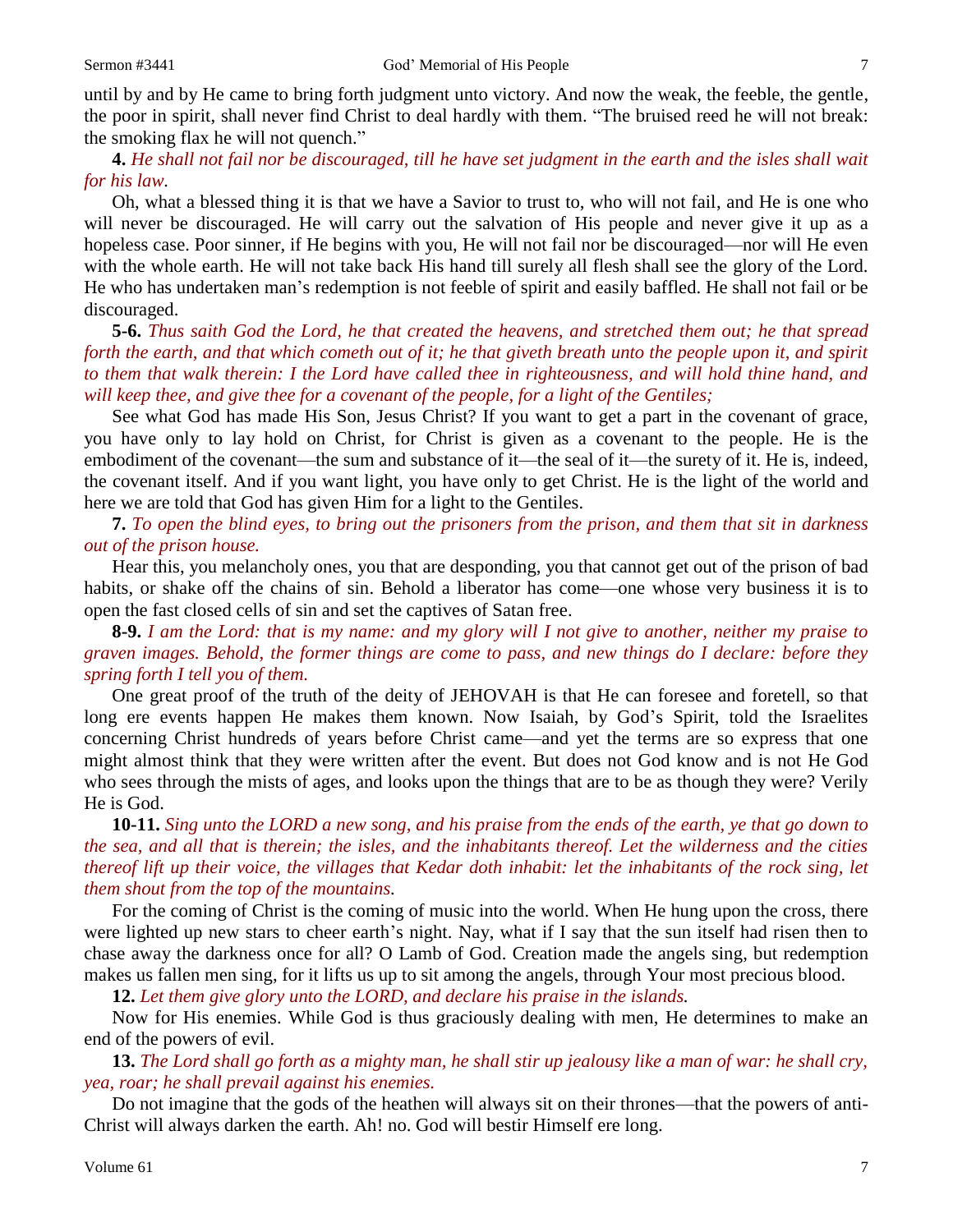**14.** *I have a long time held my peace; I have been still and refrained myself: now will I cry like a travailing woman; I will destroy and devour at once.* 

Oh! what a time will that be when God comes forth in the splendor of His power to put down all the hosts of evil.

**15.** *I will make waste mountains and hills, and dry up all their herbs: and I will make the rivers islands, and I will dry up the pools.* 

What a terrible God He is! When He once puts forth His hand for deeds of justice and of vengeance, who can stand before Him, but yet how His mercy walks arm-in-arm with His justice.

**16***. And I will bring the blind by the way that they knew not; I will lead them in paths that they have not known: I will make darkness light before them and crooked things straight. These things will I do unto them, and not forsake them.* 

Oh! the condescension of God that even when His right arm is bared for war, and thunder girds His cloudy car, yet still He stoops out of the chariot of wrath to look after poor, blind, helpless souls, and lead them in the way of peace and mercy. But as for His enemies—

**17.** *They shall be turned back, they shall be greatly ashamed, who trust in graven images, that say to the molten images, Ye are our gods.* 

## *ISAIAH 43:18-25*

**Verses 18-19.** *Remember ye not the former things, neither consider the things of old. Behold, I will do a new thing; now it shall spring forth; shall ye not know it? I will even make a way in the wilderness, and rivers in the desert.*

Do not imagine that what God has done in the past will never be repeated. It will be excelled—He will do yet greater things. Of all the mercy and love which God has shown, we may say that these are only prophecies of what He yet will reveal. There are now things yet to come wherein the splendor of His mercy shall be yet more clearly seen than in all the former things.

**20-21.** *The beast of the field shall honour me, the dragons and the owls: because I give waters in the wilderness, and rivers in the desert, to give drink to my people, my chosen. This people have I formed for myself; they shall shew forth my praise.*

However barren may your soul be, and however all your surroundings may seem to be stamped with death, God can come and make you happy and blessed, and surround you with delights, and He will do it in order that in you, whom He has formed for Himself, His praise may be seen.

**22.** *But thou hast not called upon me, O Jacob.* 

Prayer has been neglected. Praise has been suspended. There has been an ungracious negligence in the service of God. "Thou hast not called upon me, O Jacob."

**22.** *But thou hast been weary of me, O Israel.* 

"You thought the service long—thought the time for prayer came round too soon—refused to give to My cause and said it was a tax. You have been weary of Me, O Israel."

**23.** *Thou hast not brought me the small cattle of thy burnt offerings; neither hast thou honoured me with thy sacrifices. I have not caused thee to serve with an offering, nor wearied thee with incense.*

"I have not taxed you. I have not drawn upon your resources heavily."

**24.** *Thou hast bought me no sweet cane with money, neither hast thou filled me with the fat of thy sacrifices*

"I left you to give or not to give, that your free will might be seen in all your deeds of love, but nothing has come of it. On the contrary"—

**24.** *But thou hast made me to serve with thy sins, thou hast wearied me with thine iniquities.*

A solemn charge, this, which God lays against His people. Now see the next verse and read it with wondering eyes.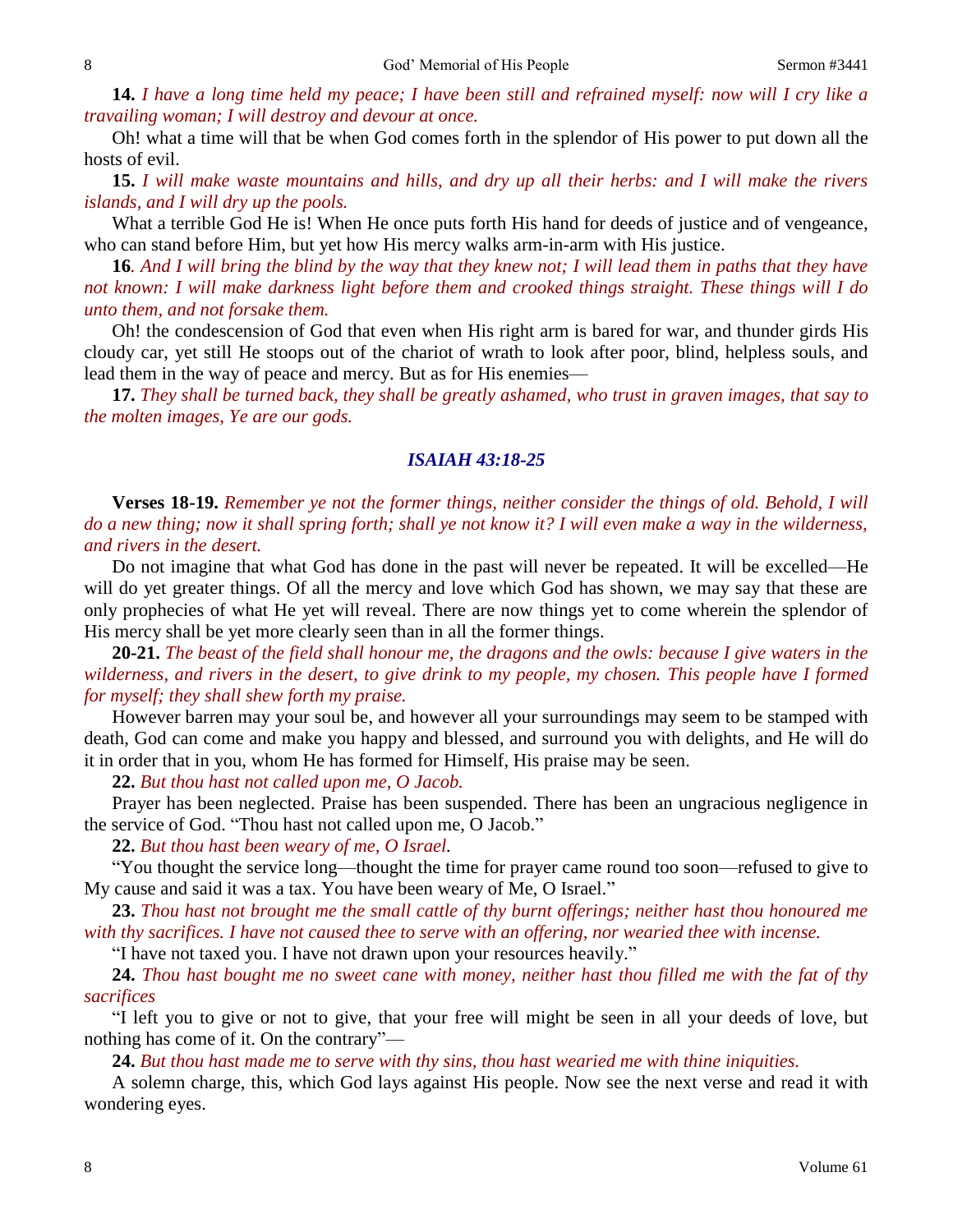**25.** *I, even I, am he that blotteth out thy transgressions for mine own sake, and will not remember thy sins.*

He has pointed out the fault. He has shown that He is not forgetful of it. And then He pronounces absolution. The transgression is put away. Blessed be His name!

Now let us turn to the New Testament and read in the epistle to the Romans, the tenth chapter, and we shall there see the way in which pardon is brought home to the soul.

#### *ROMANS 10:1-19*

**Verses 1-3.** *Brethren, my heart's desire and prayer to God for Israel is, that they might be saved. For I bear them record that they have a zeal of God, but not according to knowledge. For they being ignorant of God's righteousness, and going about to establish their own righteousness, have not submitted themselves unto the righteousness of God.* 

A fault—a pitiable and grievous fault—that men should be in earnest and very zealous, and yet nothing should come of it, because they spend that zeal in a wrong direction. Men would make themselves righteous. They would come before God in the apparel of their own works, whereas God has made a righteousness already which He freely gives, and for us to try and produce another is to enter into rivalry with God—to insult His Son and do dishonor to His name.

May God grant that any here who are very zealous in a wrong direction may receive light and knowledge, and henceforth turn their thoughts in the right way.

**4-5.** *For Christ is the end of the law for righteousness to every one that believeth. For Moses describeth the righteousness which is of the law, That the man who does those things shall live by them.* 

That is the righteousness of the law. We are not under that covenant now. We shall never attain to righteousness that way.

**6-9.** *But the righteousness which is of faith speaketh on this wise, Say not in thine heart, Who shall ascend into heaven? (that is, to bring Christ down from above:) Or, Who shall descend into the deep? (that is, to bring up Christ again from the dead.) But what saith it? The word is nigh thee, even in thy mouth, and in thy heart: that is, the word of faith, which we preach; That if thou shalt confess with thy mouth the Lord Jesus, and shalt believe in thine heart that God hath raised him from the dead, thou shalt be saved.*

How very simple! No climbing, no diving, no imagining, no long reckoning of the understanding, no strangling of the mental faculties. It is just believe God's testimony concerning His Son and you shall be saved.

**10-11.** *For with the heart man believeth unto righteousness; and with the mouth confession is made unto salvation. For the scripture saith, Whosoever believeth on him shall not be ashamed.*

[Gentile] in this matter.

**12-13.** *For the same Lord over all is rich unto all that call upon him. For whosoever shall call upon the name of the Lord shall be saved.* 

This was the old prophecy of Joel. The Jews knew it. It is the new teaching of the Gospel. The Gentiles know it. Oh! who would not wish to be in that broad "whosoever," that he might find salvation?

**14-15.** *How then shall they call on him in whom they have not believed? and how shall they believe in him of whom they have not heard? and how shall they hear without a preacher? And how shall they preach, except they be sent? as it is written, How beautiful are the feet of them that preach the gospel of peace, and bring glad tidings of good things!*

So that, rightly looked upon, the humblest preacher of the Gospel stands in the most solemn relationship towards mankind. His Master sends him. He tells His message. Men hear it, believe it, and by it are saved. Happy is the messenger. Well may his heart rejoice, even when his soul is heavy, because he has such work to do in his Master's name.